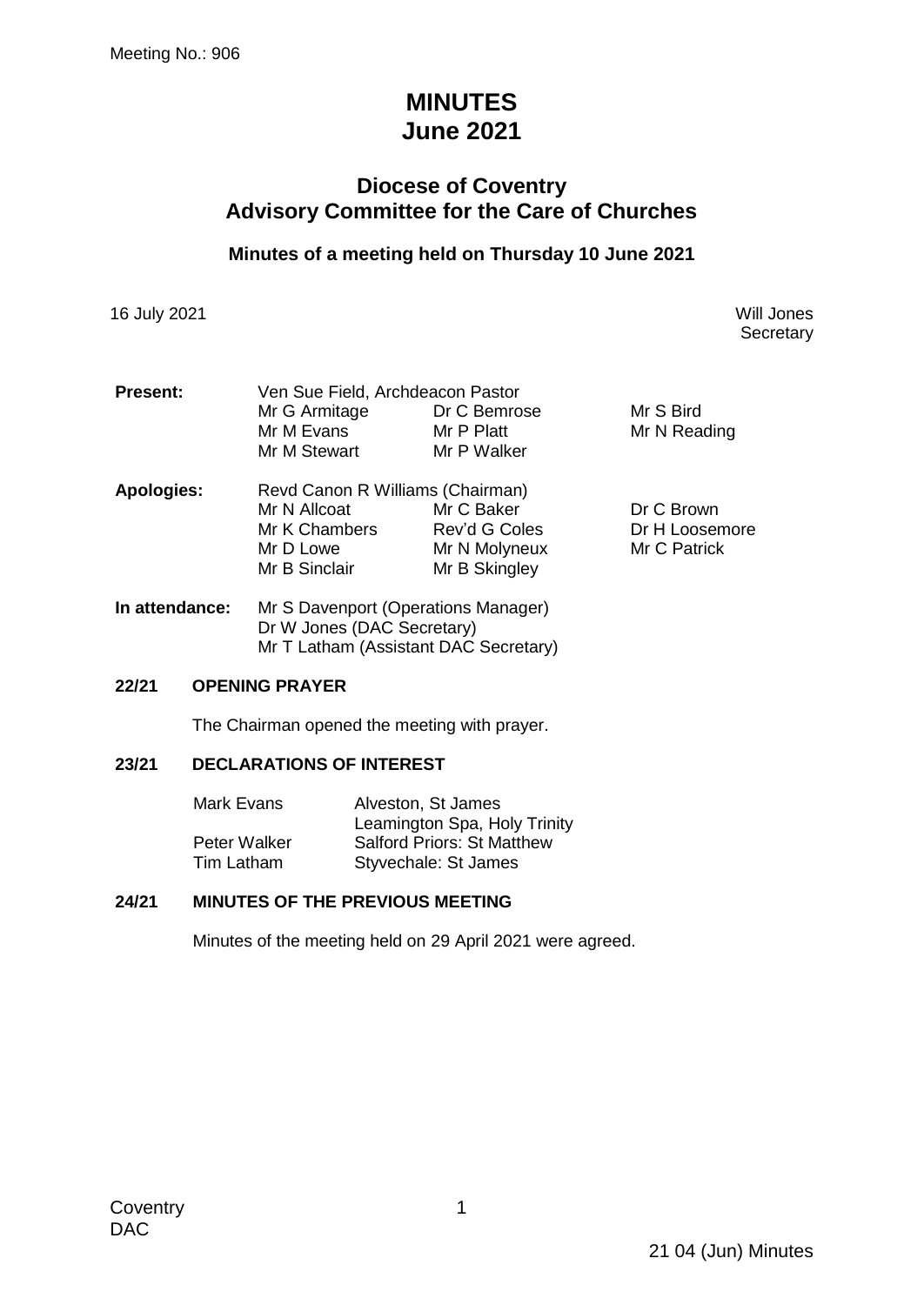# **25/21 NOTIFICATION OF ADVICE APPLICATIONS**

# **a) Applications**

| <b>Alcester, St Nicholas</b><br>{2021-059744}            |                                                                                                                                                                                                                                                                                                                                                                                                                                                                                                                                    | Grade:<br>$II^*$          |
|----------------------------------------------------------|------------------------------------------------------------------------------------------------------------------------------------------------------------------------------------------------------------------------------------------------------------------------------------------------------------------------------------------------------------------------------------------------------------------------------------------------------------------------------------------------------------------------------------|---------------------------|
| Proposals:                                               | Proposal to replace the South Aisle exterior doors                                                                                                                                                                                                                                                                                                                                                                                                                                                                                 |                           |
| Comments:                                                | <b>Nick Reading</b>                                                                                                                                                                                                                                                                                                                                                                                                                                                                                                                |                           |
| Decision:                                                | Recommend                                                                                                                                                                                                                                                                                                                                                                                                                                                                                                                          |                           |
| <b>ACTION:</b>                                           | <b>Notification of Recommendation</b>                                                                                                                                                                                                                                                                                                                                                                                                                                                                                              |                           |
| <b>Alveston, St James</b><br>{C6652/2021}                |                                                                                                                                                                                                                                                                                                                                                                                                                                                                                                                                    | Grade:<br>"               |
| Proposals:                                               | <b>PRIVATE FACULTY:</b><br>Laying flat of memorial to William and Nora Greenall and<br>erection on the same plot of memorial to Diane Avril Minor<br>(their daughter)                                                                                                                                                                                                                                                                                                                                                              |                           |
| Decision:                                                | No recommend                                                                                                                                                                                                                                                                                                                                                                                                                                                                                                                       |                           |
| Advice:                                                  | The memorial could not be recommended because:<br>1. It does not conform with the Churchyard Regulations, due to the<br>type of stone and it was considered not to be fitting with that area of<br>the churchyard where there are no similar memorials<br>2. The Committee objected to the existing stone being dismantled,<br>modified and laid flat. Instead, the new stone should be installed flat<br>and the existing stone left intact. The Committee was also<br>concerned about the precedent this intervention would set. |                           |
| <b>ACTION:</b>                                           | <b>Notification of No Recommendation</b>                                                                                                                                                                                                                                                                                                                                                                                                                                                                                           |                           |
| <b>Charlecote, St Leonard</b><br>{2021-059242}           |                                                                                                                                                                                                                                                                                                                                                                                                                                                                                                                                    | Grade:                    |
| <b>Proposals:</b>                                        | <b>Restoration of organ</b>                                                                                                                                                                                                                                                                                                                                                                                                                                                                                                        |                           |
| Comments:                                                | <b>Nigel Allcoat</b>                                                                                                                                                                                                                                                                                                                                                                                                                                                                                                               |                           |
| Decision:                                                | Recommend                                                                                                                                                                                                                                                                                                                                                                                                                                                                                                                          |                           |
| <b>ACTION:</b>                                           | Notification of Recommendation                                                                                                                                                                                                                                                                                                                                                                                                                                                                                                     |                           |
| <b>Coventry, St Anne and All Saints</b><br>{2021-060804} |                                                                                                                                                                                                                                                                                                                                                                                                                                                                                                                                    | Grade:<br><b>Unlisted</b> |
| Proposals:                                               | <b>Replace radiators in the Lower Church Hall</b>                                                                                                                                                                                                                                                                                                                                                                                                                                                                                  |                           |
| Comments:                                                | <b>Colin Bemrose</b>                                                                                                                                                                                                                                                                                                                                                                                                                                                                                                               |                           |
| Decision:                                                | Recommend                                                                                                                                                                                                                                                                                                                                                                                                                                                                                                                          |                           |
| <b>ACTION:</b>                                           | <b>Notification of Recommendation</b>                                                                                                                                                                                                                                                                                                                                                                                                                                                                                              |                           |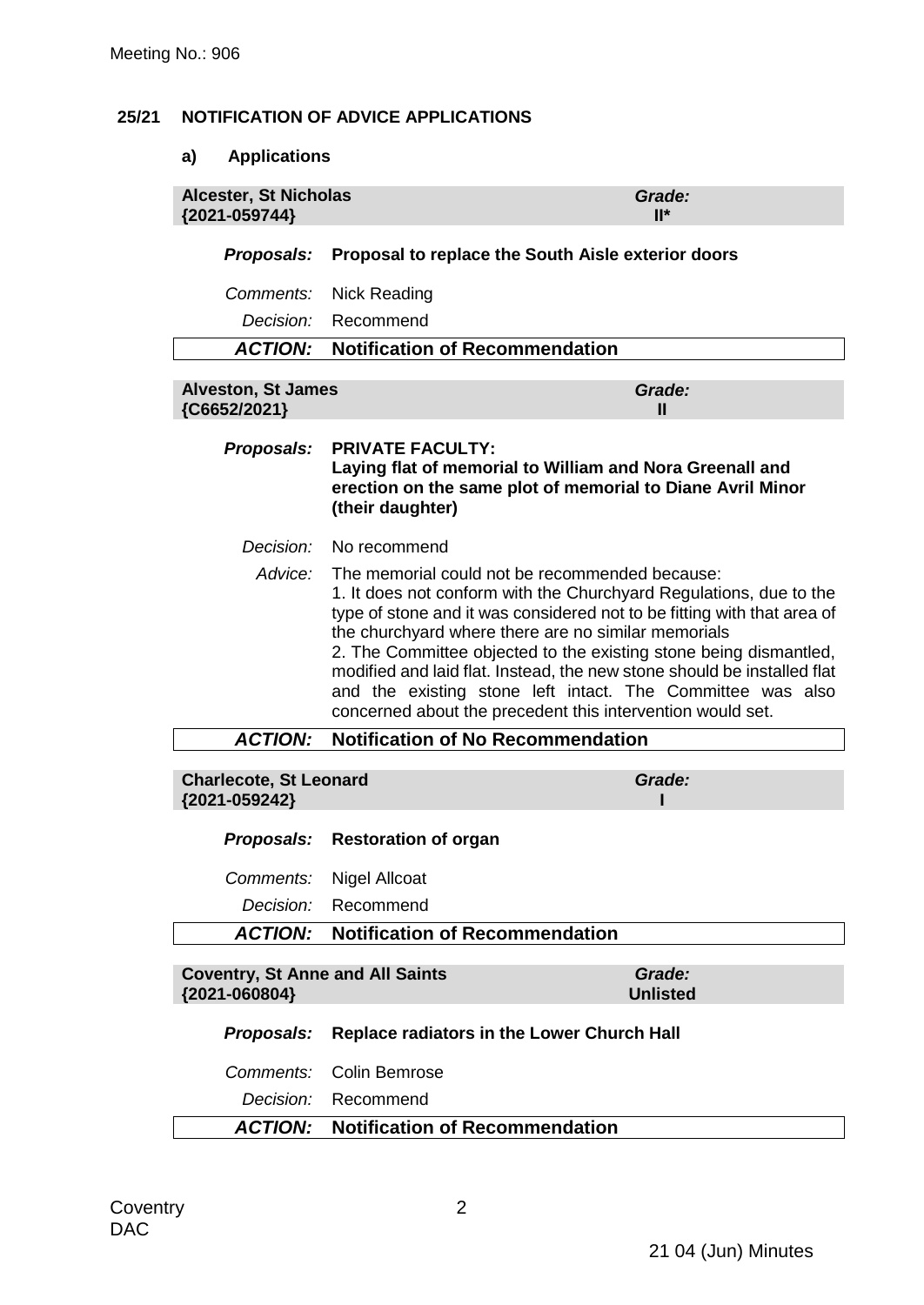| <b>Leamington Spa, Holy Trinity</b><br>{C6465/2020} |                                                                                                                                                                                                                                                                                             | Grade:<br>Ш                                                                                                                                                                                                                           |  |  |
|-----------------------------------------------------|---------------------------------------------------------------------------------------------------------------------------------------------------------------------------------------------------------------------------------------------------------------------------------------------|---------------------------------------------------------------------------------------------------------------------------------------------------------------------------------------------------------------------------------------|--|--|
| Proposals:                                          | Installation of external floodlighting                                                                                                                                                                                                                                                      |                                                                                                                                                                                                                                       |  |  |
| Comments:                                           |                                                                                                                                                                                                                                                                                             | Simon Bird, Heather Loosemore                                                                                                                                                                                                         |  |  |
| Decision:                                           | No recommend                                                                                                                                                                                                                                                                                |                                                                                                                                                                                                                                       |  |  |
| Advice:                                             |                                                                                                                                                                                                                                                                                             | The Committee was not persuaded by the merits of the design and<br>would welcome a new application with the involvement of a<br>professional lighting designer.                                                                       |  |  |
| <b>ACTION:</b>                                      | <b>Notification of No Recommendation</b>                                                                                                                                                                                                                                                    |                                                                                                                                                                                                                                       |  |  |
| <b>Meriden, St Laurence</b><br>{C6651/2021}         |                                                                                                                                                                                                                                                                                             | Grade:                                                                                                                                                                                                                                |  |  |
| Proposals:                                          | <b>PRIVATE FACULTY:</b><br><b>Memorial to Michael Jones</b>                                                                                                                                                                                                                                 |                                                                                                                                                                                                                                       |  |  |
| Decision:                                           | No objection                                                                                                                                                                                                                                                                                |                                                                                                                                                                                                                                       |  |  |
| Advice:                                             | The memorial could not be unqualifiedly recommended because<br>polished memorials and gold lettering are not permitted under the<br>churchyard regulations. The Committee did not object on this<br>occasion as there is ample precedent in this churchyard and the<br>PCC was not opposed. |                                                                                                                                                                                                                                       |  |  |
| <b>ACTION:</b>                                      | <b>Notification of No Objection</b>                                                                                                                                                                                                                                                         |                                                                                                                                                                                                                                       |  |  |
| <b>Rugby, St Matthew</b><br>{2021-062460}           |                                                                                                                                                                                                                                                                                             | Grade:<br>$\mathbf{I}$                                                                                                                                                                                                                |  |  |
| Proposals:                                          | documents for images of the items.                                                                                                                                                                                                                                                          | Following the closure of the church building and in<br>advance of its sale a small wooden offering box and a<br>brass book stand as been transferred to the Parish church<br>of St Matthew & St Oswald's Rugby. Please see supporting |  |  |
| Comments:                                           | <b>Archdeacon Pastor</b>                                                                                                                                                                                                                                                                    |                                                                                                                                                                                                                                       |  |  |
| Decision:                                           | No objection                                                                                                                                                                                                                                                                                |                                                                                                                                                                                                                                       |  |  |
| Advice:                                             |                                                                                                                                                                                                                                                                                             | The application could not be unqualifiedly recommended as the<br>items had already been removed without permission                                                                                                                    |  |  |
| <b>ACTION:</b>                                      | <b>Notification of No Objection</b>                                                                                                                                                                                                                                                         |                                                                                                                                                                                                                                       |  |  |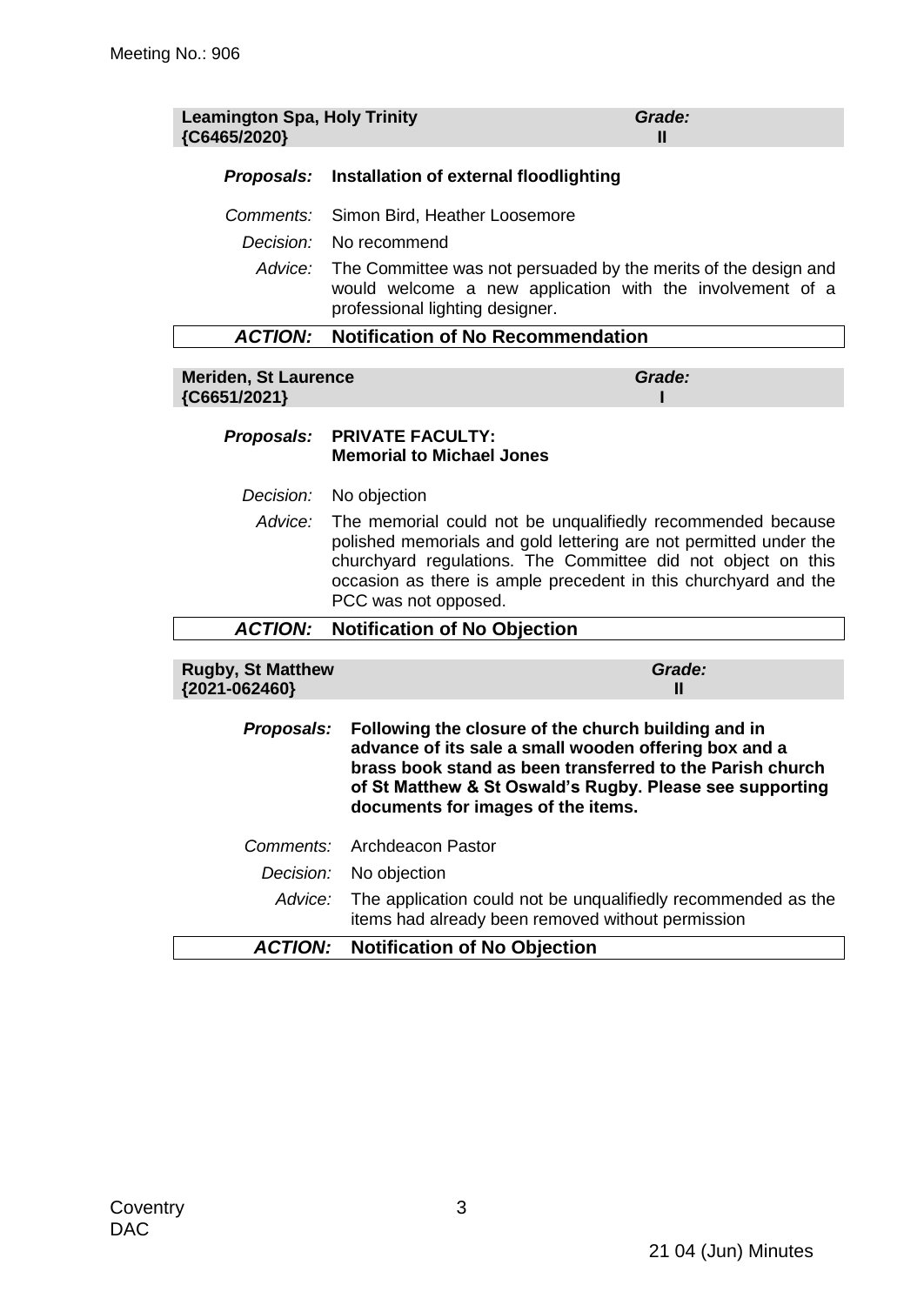| <b>Salford Priors, St Matthew</b><br>{2021-058452} |                                                                                                                                                                                                                              | Grade:        |
|----------------------------------------------------|------------------------------------------------------------------------------------------------------------------------------------------------------------------------------------------------------------------------------|---------------|
| Proposals:                                         | Provision of toilets in the organ chamber                                                                                                                                                                                    |               |
| Correspondence:                                    | <b>CBC</b>                                                                                                                                                                                                                   |               |
| Decision:                                          | <b>Noted</b>                                                                                                                                                                                                                 |               |
| Conditions:                                        | 1. That any necessary permissions are obtained from the Local<br>Authority before works commence<br>2. That the works are the subject of an Archaeological Watching<br>Brief approved by the DAC archaeological adviser      |               |
| <b>ACTION:</b>                                     | <b>None</b>                                                                                                                                                                                                                  |               |
| <b>Stockingford, St Paul</b><br>{2021-061556}      |                                                                                                                                                                                                                              | Grade:<br>Ш   |
| Proposals:                                         | Installation of dedication plaque close to new tree in<br>churchyard                                                                                                                                                         |               |
| <i>Comments:</i>                                   | <b>Archdeacon Pastor</b>                                                                                                                                                                                                     |               |
| Decision:                                          | No objection                                                                                                                                                                                                                 |               |
| Conditions:                                        | That the inscription should be made on a piece of oak and not a<br>brass plaque                                                                                                                                              |               |
| Advice:                                            | That a notification of no recommendation be issued if the PCC<br>wish to proceed with a brass plaque.                                                                                                                        |               |
| Delegated to:                                      | <b>Nick Reading</b>                                                                                                                                                                                                          |               |
| <b>ACTION:</b>                                     | Notification of No Objection on receipt of acceptable<br>information                                                                                                                                                         |               |
| {2021-061698}                                      | <b>Studley, Nativity of the Blessed Virgin Mary</b>                                                                                                                                                                          | Grade:<br>ll* |
| Proposals:                                         | <b>CONFIRMATORY FACULTY for works undertaken under</b><br><b>Interim Faculty:</b><br>To undertake works to make safe dangerous high level<br>masonry as prescribed in the Phase 1 specification dated<br>13th November 2020. |               |
| Comments:                                          | <b>Nick Reading</b>                                                                                                                                                                                                          |               |
| Decision:                                          | Recommend                                                                                                                                                                                                                    |               |

*ACTION:* **Notification of Recommendation**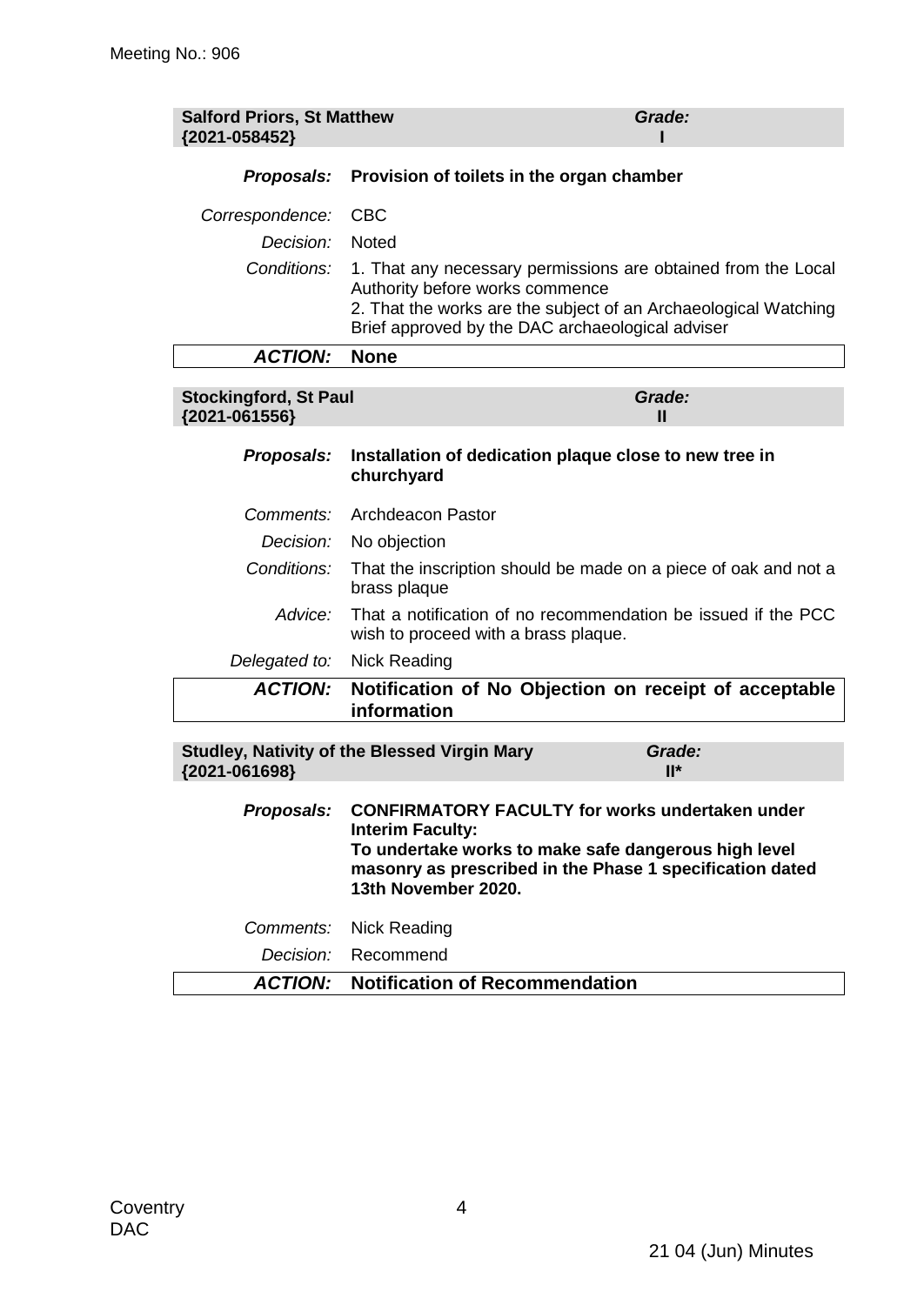| <b>Wormleighton, St Peter</b><br>{C6653/2021} | Grade:                                                                                                                                                                                                                                                                                                                                               |
|-----------------------------------------------|------------------------------------------------------------------------------------------------------------------------------------------------------------------------------------------------------------------------------------------------------------------------------------------------------------------------------------------------------|
|                                               | Proposals: PRIVATE FACULTY:<br><b>Memorial to Roger Parker-Pavier</b>                                                                                                                                                                                                                                                                                |
| Decision:                                     | Recommend                                                                                                                                                                                                                                                                                                                                            |
|                                               | Advice: The memorial could not be recommended because:<br>1. It does not conform to the type permitted under the parish<br>policy for cremated remains in that part of the churchyard and the<br>PCC is opposed.<br>2. The Committee was concerned about the controversy around<br>the proposed memorial and its wording as expressed by the<br>PCC. |
|                                               | <b>ACTION:</b> Notification of No Recommendation                                                                                                                                                                                                                                                                                                     |
|                                               |                                                                                                                                                                                                                                                                                                                                                      |

#### **26/21 LIST B APPLICATIONS**

**a) Approvals granted since the last meeting**

**Arrow, The Holy Trinity {2021-060056}**

**Proposals Internal plaster repairs and redecoration**

Date issued 09/04/2021

**Astley, St Mary the Virgin {2021-060207}**

**Proposals Replace fallen stones from boundary dry stone wall**

Date issued 09/04/2021

**Budbrooke, St Michael {2021-058022}**

**Proposals Installation of streaming cameras as first phase of previously approved reordering**

Date issued 08/04/2021

**Chilvers Coton, All Saints {2021-059742}**

**Proposals Fell 2 x Poplar Trees**

Date issued 23/03/2021

**Chilvers Coton, All Saints {2021-059743}**

**Proposals Pollard 5 of the Limes**

Date issued 23/03/2021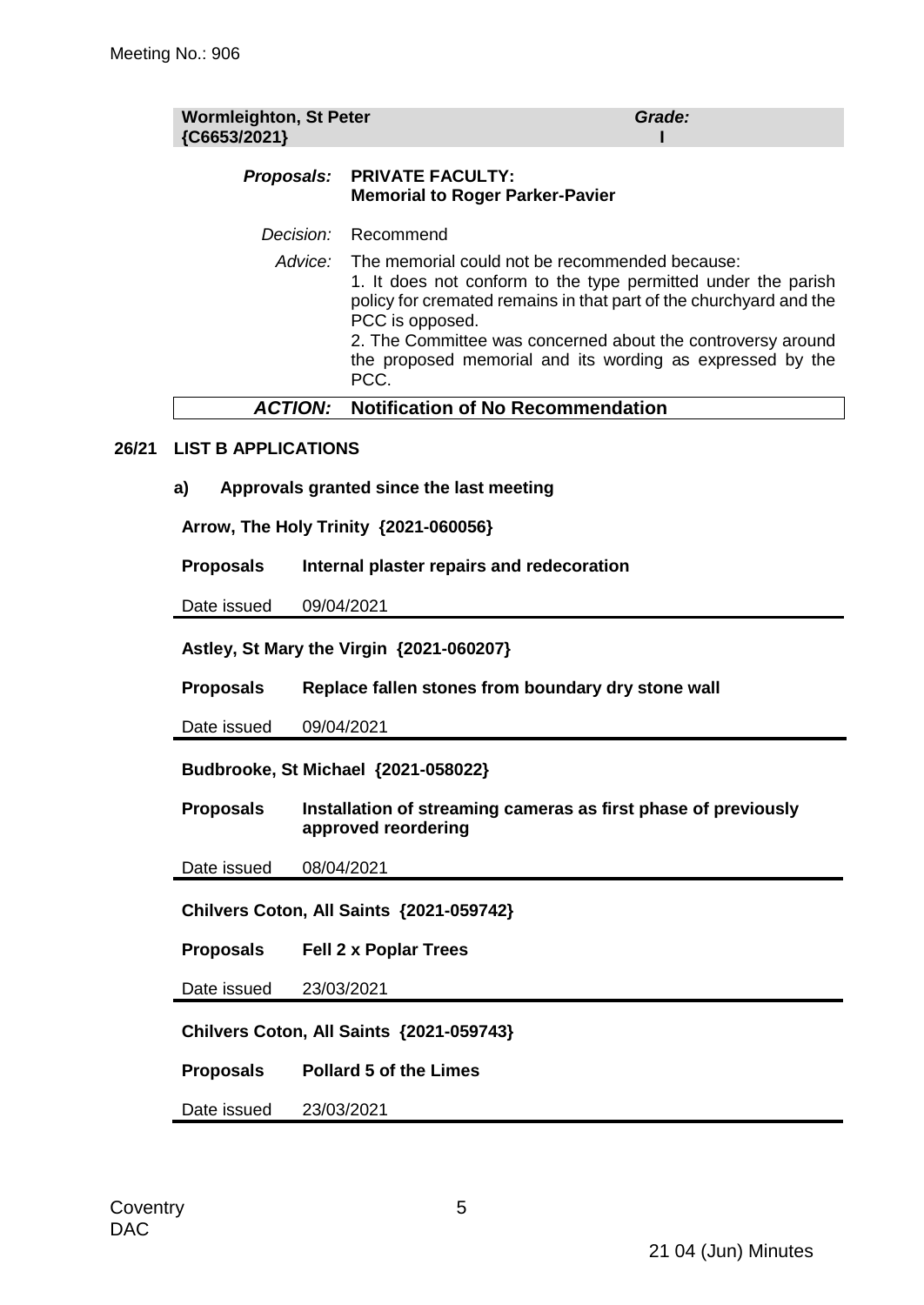| Chilvers Coton, All Saints {2021-060087}   |                                                                            |  |  |
|--------------------------------------------|----------------------------------------------------------------------------|--|--|
| <b>Proposals</b>                           | <b>Pollarding of additional 5 Lime Trees</b>                               |  |  |
| Date issued                                | 08/04/2021                                                                 |  |  |
|                                            | Church Lawford, St Peter {2021-058816}                                     |  |  |
| <b>Proposals</b>                           | Reconstruction of boundary wall / gate post                                |  |  |
| Date issued                                | 03/03/2021                                                                 |  |  |
|                                            | Coughton, St Peter {2021-059155}                                           |  |  |
| <b>Proposals</b>                           | Internal redecoration Trinity Chapel, Lady Chapel, Nave and<br>South porch |  |  |
| Date issued                                | 23/03/2021                                                                 |  |  |
|                                            | Ettington, Holy Trinity and St Thomas of Canterbury {2021-059277}          |  |  |
| <b>Proposals</b>                           | Installation of new CH boiler with new time clock                          |  |  |
| Date issued                                | 17/03/2021                                                                 |  |  |
|                                            | Exhall (Alcester Deanery), St Giles {2021-059986}                          |  |  |
| <b>Proposals</b>                           | Remove a damaged tree                                                      |  |  |
| Date issued                                | 23/03/2021                                                                 |  |  |
| Great Alne, St Mary Magdalen {2021-058762} |                                                                            |  |  |
| <b>Proposals</b>                           | Install a bench in the churchyard                                          |  |  |
| Date issued                                | 25/02/2021                                                                 |  |  |
| Hillmorton, St John Baptist {2021-058608}  |                                                                            |  |  |
| <b>Proposals</b>                           | Replace old electric organ with a newer model                              |  |  |
| Date issued                                | 03/03/2021                                                                 |  |  |
| Ladbroke, All Saints {2021-059797}         |                                                                            |  |  |
| <b>Proposals</b>                           | Repair of lead roof as per quote by Warren & Neale dated<br>15/03/2021     |  |  |

Date issued 18/03/2021